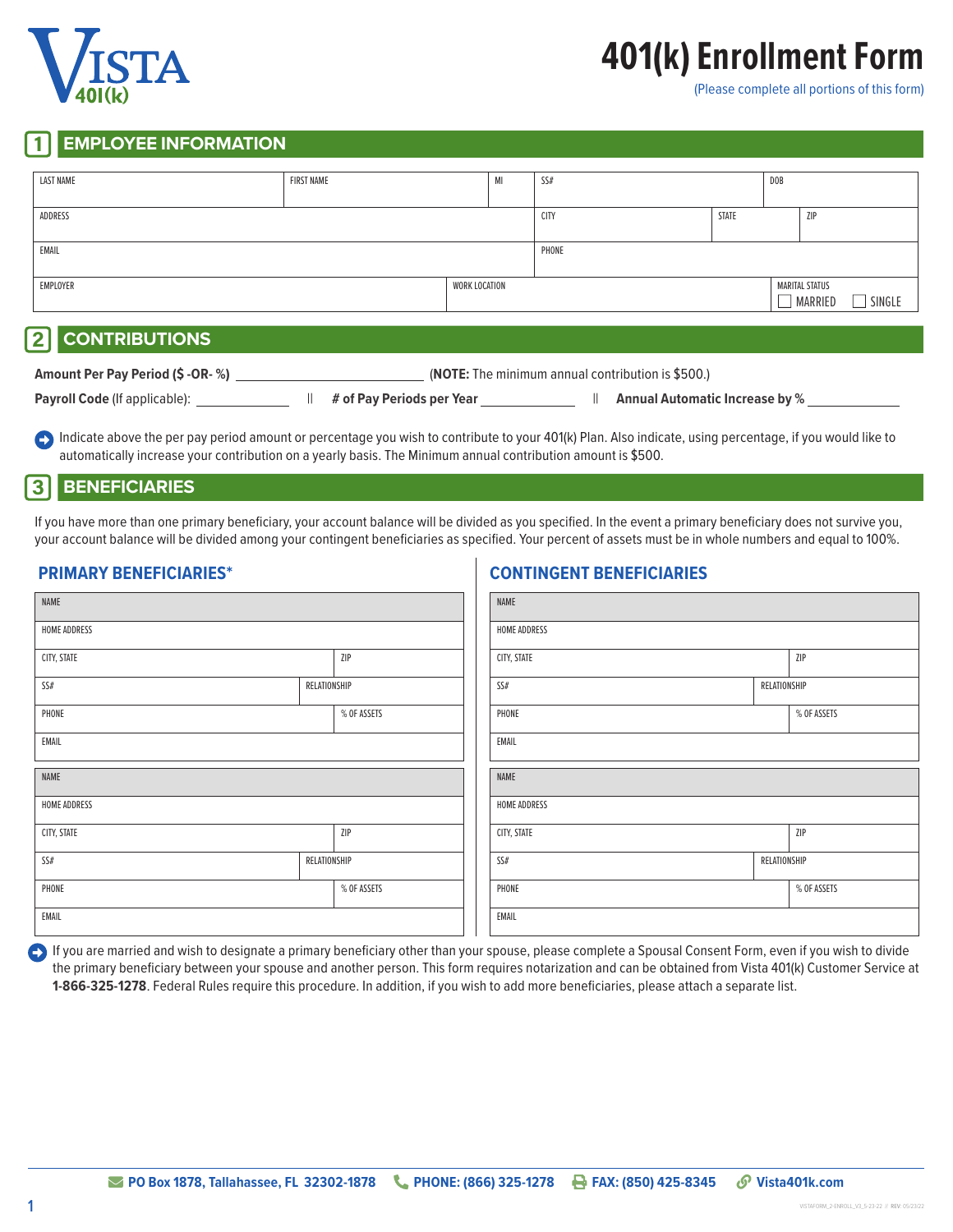# **FEE DISCLOSURE**

| <b>Mutual Fund Company &amp; Name</b>      | <b>Ticker Symbol</b> | <b>Fund Exp Ratio</b> | <b>Wrap Fee</b> | <b>Total Expense</b> |
|--------------------------------------------|----------------------|-----------------------|-----------------|----------------------|
| American Century Inflation-Adjusted Bond   | <b>AIADX</b>         | 0.22%                 | 0.575%          | 0.795%               |
| American Funds 2010 Target Date Retirement | <b>RFTTX</b>         | 0.28%                 | 0.575%          | 0.855%               |
| American Funds 2015 Target Date Retirement | <b>RFJTX</b>         | 0.29%                 | 0.575%          | 0.865%               |
| American Funds 2020 Target Date Retirement | <b>RRCTX</b>         | 0.30%                 | 0.575%          | 0.875%               |
| American Funds 2025 Target Date Retirement | <b>RFDTX</b>         | 0.31%                 | 0.575%          | 0.885%               |
| American Funds 2030 Target Date Retirement | <b>RFETX</b>         | 0.33%                 | 0.575%          | 0.905%               |
| American Funds 2035 Target Date Retirement | <b>RFFTX</b>         | 0.35%                 | 0.575%          | 0.925%               |
| American Funds 2040 Target Date Retirement | <b>RFGTX</b>         | 0.36%                 | 0.575%          | 0.935%               |
| American Funds 2045 Target Date Retirement | <b>RFHTX</b>         | 0.37%                 | 0.575%          | 0.945%               |
| American Funds 2050 Target Date Retirement | <b>RFITX</b>         | 0.37%                 | 0.575%          | 0.945%               |
| American Funds 2055 Target Date Retirement | <b>RFKTX</b>         | 0.38%                 | 0.575%          | 0.955%               |
| American Funds 2060 Target Date Retirement | <b>RFUTX</b>         | 0.38%                 | 0.575%          | 0.955%               |
| American Funds 2065 Target Date Retirement | <b>RFVTX</b>         | 0.38%                 | 0.575%          | 0.955%               |
| American Funds EuroPacific Growth          | RERGX                | 0.46%                 | 0.575%          | 1.035%               |
| <b>Blackrock U.S. Government Bond</b>      | <b>BIGLX</b>         | 0.41%                 | 0.575%          | 0.985%               |
| <b>Fidelity International Index</b>        | <b>FSPSX</b>         | 0.04%                 | 0.575%          | 0.610%               |
| JPMorgan Equity Income Fund                | <b>OIEJX</b>         | 0.47%                 | 0.575%          | 1.045%               |
| Lord Abbott Total Return                   | <b>LTRHX</b>         | 0.36%                 | 0.575%          | 0.935%               |
| <b>Standard Insurance Guaranteed FI VI</b> | 853527604            | 0.10%                 | 0.575%          | 0.675%               |
| T. Rowe Price Blue Chip Growth             | <b>TBCIX</b>         | 0.56%                 | 0.575%          | 1.135%               |
| Vanguard Balanced Index                    | <b>VBAIX</b>         | 0.06%                 | 0.575%          | 0.635%               |
| Vanguard Institutional Index               | <b>VINIX</b>         | 0.04%                 | 0.575%          | 0.610%               |
| Vanguard Mid Cap Index                     | <b>VMCIX</b>         | 0.04%                 | 0.575%          | 0.615%               |
| Vanguard Small Cap Index                   | <b>VSCIX</b>         | 0.04%                 | 0.575%          | 0.615%               |

There are no sales (front-end load), transfer or surrender charges for any of the Vista 401(k) funds. If the fund normally charges such a fee to the public, they have been waived to Vista 401(k) participants.

- 1. Each mutual fund assesses a fee, which is a percentage of the total assets that they have under management. This fee, known as Annual Fund Operating Expense is comprised of Management fees, Distribution and/ or Service (12b-1) fees and Other expenses. The fees shown in this column are expressed on an annual basis, i.e., .85% of 1% of assets. Please note that these are the maximum charges that are allowed, as listed in the prospectus. Some funds have reported to Vista 401(k) that their current charges are less than those listed in the prospectus.
- 2. The "Wrap Fee" is a 0.575% fee and is expressed as a percentage of assets in the same manner as the "Annual Fund Operating Expense". This fee is used to pay for:
	- a) Vista 401(k) for administration, customer service, education and enrollment.
	- b) Newport for record keeping which includes daily valuation of funds and maintaining participant accounts.
	- c) Newport Trust Company for acting as Trustee; holding and disbursing funds to purchase Mutual funds as well as making distributions to

#### participants.

There is an administrative charge of \$12.00 per participant per year for generating quarterly participant statements. This fee is not applied to participants who are actively contributing to the plan.

Carefully consider the investment objectives, risks, charges and expenses of the underlying fund before you invest. This and other important information is contained in the prospectus, which should be read carefully before investing. You can request underlying fund prospectuses from the Vista 401(k) website at **www.vista401k.com - OR -** call us at **1-866-325-1278.**

Please note that investing generally involves various kinds of risk – market, inflation, interest rate, volatility etc. Your principal is not guaranteed, and there is no guarantee that investment objectives will be achieved.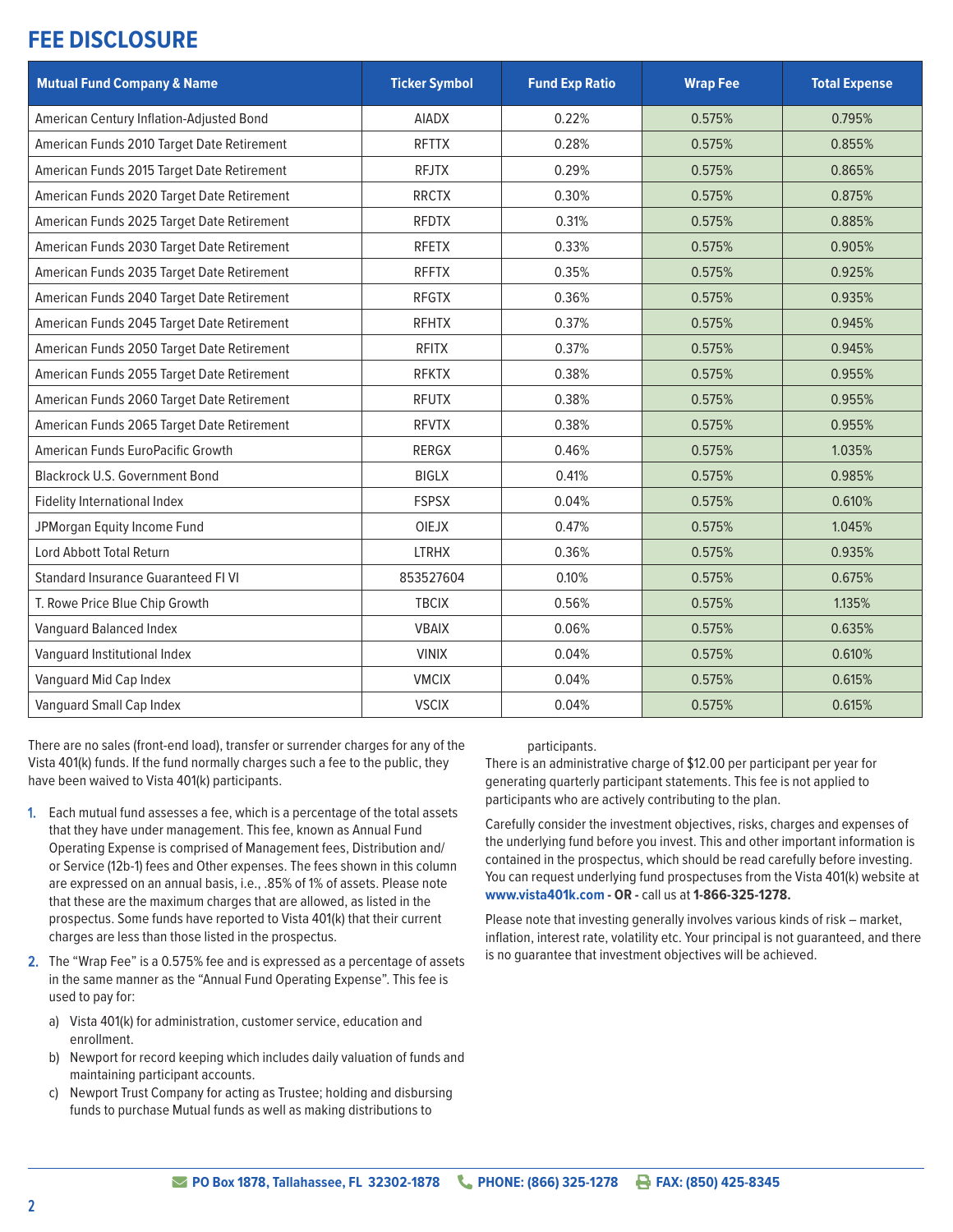# **INVESTMENT OPTIONS**

# 4 **INVESTMENT ELECTIONS**

There are three different ways to enroll in your 401(k) Plan. Please choose one:

- 1. Select funds based on your projected retirement date. These are packages of funds that are actively managed and automatically adjusted during your employment years as your projected retirement date approaches.
- 2. Select Your Own Funds. Choose any fund or funds in the plan you wish to include in your portfolio. The Investment Risk Profile will help quide you in your selection. To become a participant in your employer's retirement plan, you must complete this enrollment form; choose ONE of the following options:

### **1 TARGET DATE RETIREMENT FUNDS**

■ **American Funds 20 (2020, 2025, 2030, 2035, 2040, 2045, 2050, 2055, 2060. 2065)**

American Funds Target Date Retirement Series are designed to help investors reach goals associated with a target date, such as retirement.

These are mutual funds, each of which offers asset allocation across funds based on the target fund selected. The asset allocations are never static, but are gradually adjusted, according to a targeted time line, by money managers who specialize in the science of asset allocation.

Continual portfolio monitoring and adjustment – called dynamic allocation – allows each Target Date Fund to become appropriately more conservative as it reaches it's target date.

| <b>RETIREMENT YEAR</b> | FUND             |
|------------------------|------------------|
| 2016-2020              | 2020 Target Date |
| 2021-2025              | 2025 Target Date |
| 2026-2030              | 2030 Target Date |
| 2031-2035              | 2035 Target Date |
| 2036-2040              | 2040 Target Date |
| 2041-2045              | 2045 Target Date |
| 2046-2050              | 2050 Target Date |
| 2051-2055              | 2055 Target Date |
| 2056-2060              | 2060 Target Date |
| 2061-2065              | 2065 Target Date |

For more information on the above listed Target Date Funds please refer to the Fund Prospectus at Vista 401(k)'s website, **Vista401k.com**.

# 2 **SELECT YOUR OWN FUNDS**

This option is used to determine how your future contributions will be allocated in your plan. To establish the investment elections for your future contributions, please follow these instructions:

- 1. Determine the percentage on the line next to the investment options of your choice which represents the percentage of your contributions you would like in this investment option.
- 2. Review your percentages to ensure they total 100%. If the percentages do not total 100%, your request will not be accepted.

| American Century Government Bond    | %    |
|-------------------------------------|------|
| American Funds EuroPacific Growth   | %    |
| Blackrock U.S. Government Bond      | ℅    |
| <b>Fidelity International Index</b> | $\%$ |
| JP Morgan Equity Income Fund        | %    |
| Lord Abbott Total Return            | %    |
| T. Rowe Price Blue Chip Growth      | %    |
| Standard Insurance Guaranteed FIVI  | %    |
| Vanguard Balanced Index             | %    |
| Vanguard Institutional Index Fund   | ℅    |
| Vanguard Mid-Cap Index Fund         | ℅    |
| Vanguard Small-Cap Index Fund       | %    |
| TOTAL                               | ℅    |